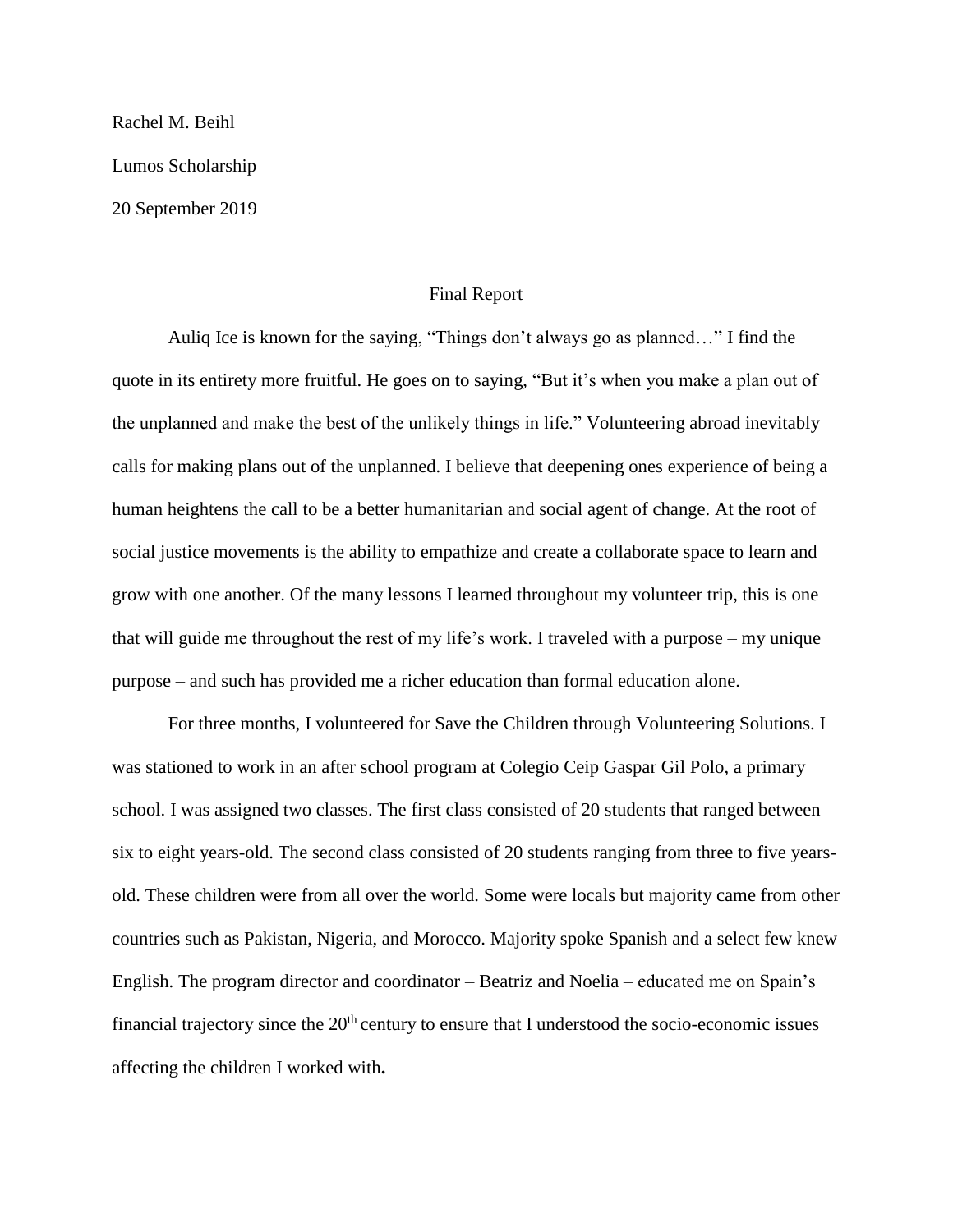Beatriz and Noelia, as well as the teachers I worked closely with, were strongly committed to improving the lives of the displaced and underprivileged families in Valencia. During my tour of Valencia, the day after my arrival, Beatriz and Noelia explained that many of the families being assisted were greatly affected by the global economic crisis back in 2008. During the 1980-1990s, Spain's unemployment was around 20%. As the country's economy began to rise, unemployment dropped to single digits. Many families from Morocco, Pakistan, North Africa, and South India migrated to Spain for work. Unfortunately, when the global economic collapse of 2008 hit, Spain was hit drastically. The economic crisis resulted in foreign families unable to move back to their home countries due to lack of funds. Locally, Valencia was a city of brick and mortars. With the economic crisis came the fall of many small businesses. Despite its economic progress, Forbes (2019) states that 313% of minors in Spain (under the age of 18) are at risk for social exclusion immobilism. Further, of the 31.3% of minors at risk, 28.3% live in poverty (Forbes, 2019). The children I worked with are part of this percent. I was to be mindful of the children's socio-economic context and leave nothing up for assumptions.

On paper my basic duties were to tutor, organize learning activities, and assist the teachers with the children throughout the work day. In reality, I was called to provide a safe collaborative space for the children to, not only trust me, but to grow. Collectivism is a culture embedded in Spain. Where the U.S. is dominantly independent, with traces of collectivism, Valencia, Spain was dominantly collectivists with traces of independency. Collectivism, is also the desired culture for working with underprivileged children in the city of Valencia, Spain. As such, wellness and community building were main priorities for the teachers serving at Gaspar Gil Polo. Considering these children were part of the 28% of minors living in poverty in Spain, they needed to learn how to navigate their lives in a way that was empowering yet realistic.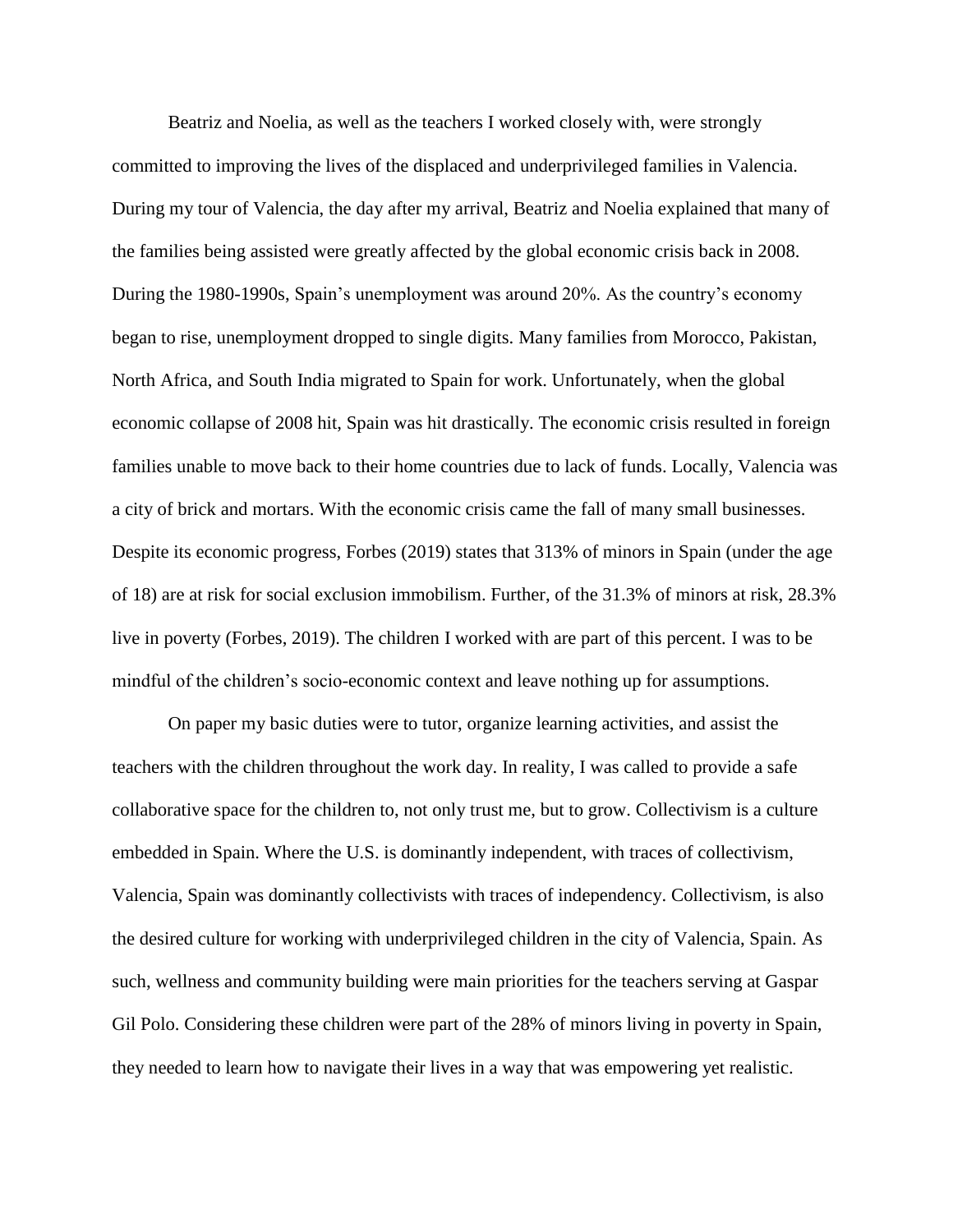Thus, Teachers worked collectively in creating a space where these children were given life lessons that may or may not have been taught to them at home. We worked to help students live through the life circumstances they've been given - how to work collectively while building autonomy for their own lives.

My emotional attachment to the school grew as I continued to adapt to their way of life. The teaching environment was much different than how I experienced it in the U.S. I'm not sure if it was a product of the collectivist culture, the fact that the teachers were emotionally attached to their work, or a combination of both. Regardless, I found it empowering and beautiful to watch teachers care for their students in a way that truly resembled how a caregiver or parents would take care of their own. It was more than just building a collaborative space for the students to trust and comfort to confide in them. Any time the teachers corrected improper behavior, it would remind me of how my mother would correct me rather than a teacher in school. The schools climate overwhelmingly embodied this motherly feel. Showing up was equally important to educating these kids. They needed to know that they could depend on us, and they did. Everyday students would have an hour of play-time outside before moving on to their after school classes. We taught math, reading, and language. In addition, I worked closely with Geraldine, the assistant teacher, in creating learning activities that promoted the importance of equality, managing emotions, and other life skills. After the last class, 30 minutes would be set aside to implement these activities. Consider my classes consisted of kids from 3 to 8 years old, the activities were not designed to be difficult. I enticed the children to act out emotions and behavior that were healthy, i.e. crying, empathizing, helping classmates. Other times I was called to share stories about my personal background. Interestingly, the teachers believed that my skin color and ethnic background would resonate with many of the students, and it did. A particular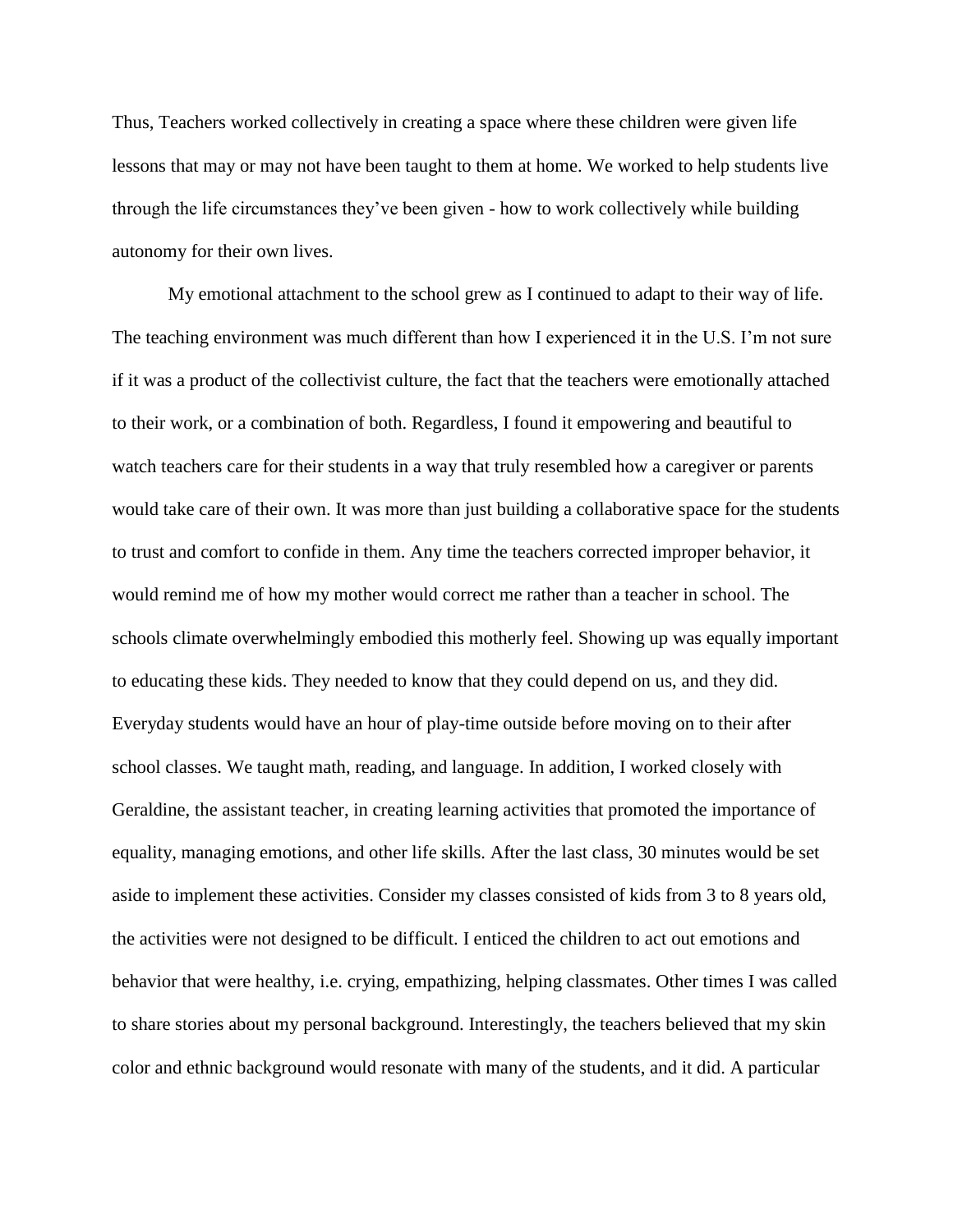student grew so attached to me that refused to let me go while balling her eyes out in my arms on my last day of work. I knew the moment would come when I dreaded living my children. However, I did not expect for the teachers to throw me a going away surprise - music and dancing with the children – which was not common for most volunteers. I did not feel that I deserved such recognition because I knew my time there was nothing compared to the teachers who are there daily. Nevertheless, I was grateful for those moments. I used that time to acknowledge the extraordinary work of the teachers at Gaspar Gil Polo.

Whenever, I reflect on my Lumos experience, I think of a line posted on the Lumos website, "Recipients explore, engage, and immerse themselves…to deepen their understanding of an issue, project, or idea that impassions them." It is because of my background that I was impassioned to pursue this Lumos Scholarship. Personal stories that are part of social phenomena can be illustrated numerous of times but never truly understood or empathized until you've experienced it yourself, or have immersed yourself in such a setting. Looking back, my time in Valencia ensured me that I was on the right path in becoming mental health clinician.

Through a sociological lens, I was able to contextualize the socio-cultural and environmental factors that influenced personality, behavior, and mental health. Mental health and Wellness is the name of my graduate program at New York University. The emphasis on wellness is the reason I selected the program. The intersection of sociology and psychology deeply impassions me. I believe having the language to discuss and understand one's own social and psychological context is a crucial part of learning to be with suffering and persevere, versus suffering internally and externally without hope of change. I am against creating hyper-realities and instilling false beliefs in children. They are more capable of learning to cope than given credit for. Children deserve the opportunity to be informed and make critical analysis of the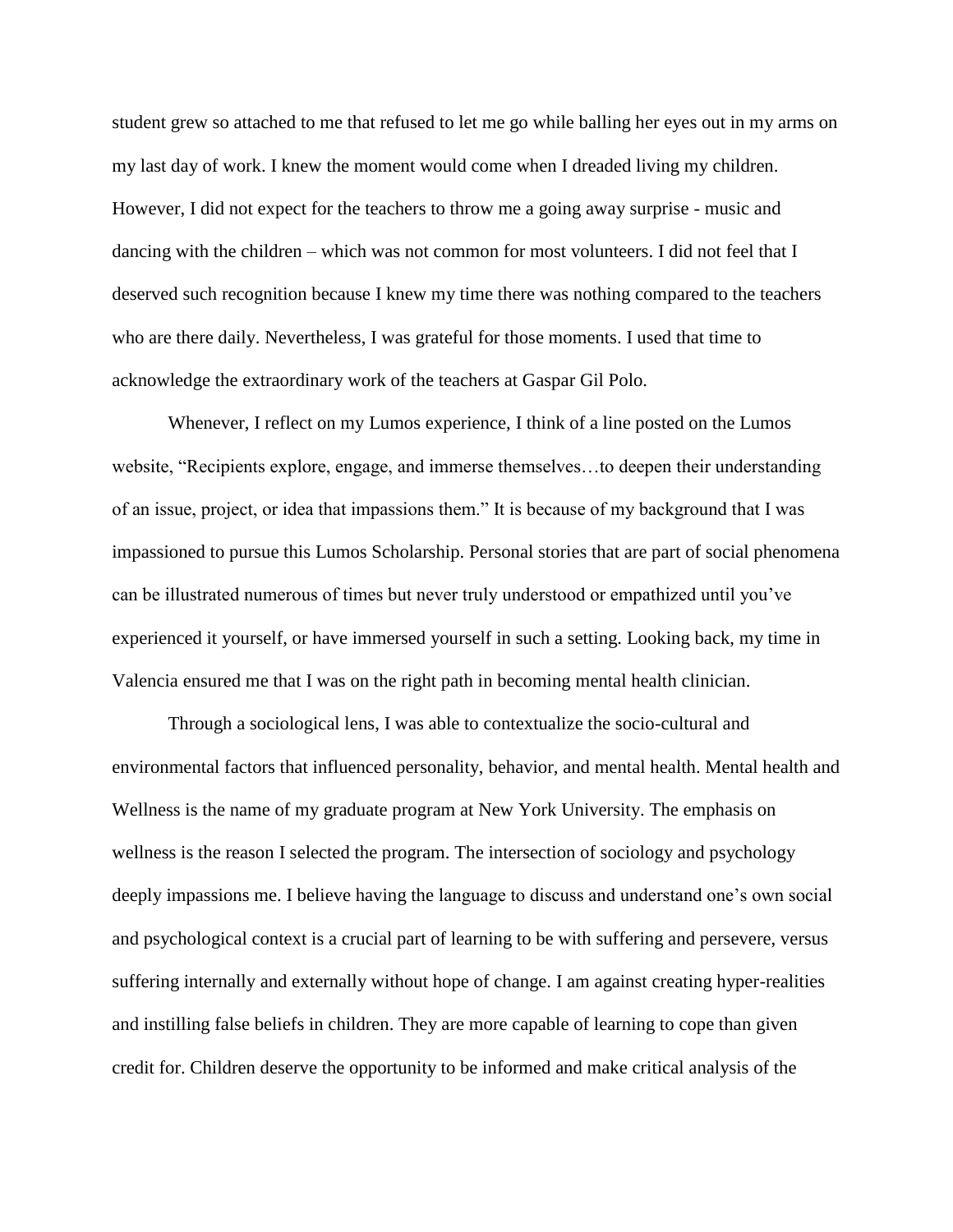information given. They need guidance. They need to know that their physical and mental health are one in the same and they must understand the interconnections of working on both.

I understand that this was an experience that I could have had within the U.S. However, traveling has open my world much more. I believe I will remain a student for the rest of my life, whether or not I'm in school. Therefore, I'm more interested in the *what* and *why* aspect of my life's work. For example, what are my intentions and why? My intentions are to acquire endless sources of knowledge. I aspire to use my creativeness to help find solutions to combat mental health stigma, as well as promote mental health and wellness conversations and interventions. In addition, I am impassioned to help people move beyond their socio-economic circumstances and create a life that is healthy, sustaining, and unique to fit their personal needs. I believe the most difficult challenge in life is trying to maintain a persevering mindset while there are systems in place that leave many individuals feeling defeated. Such remains as the roots of my passion for becoming a therapist, social agent of change, and social psychologist.